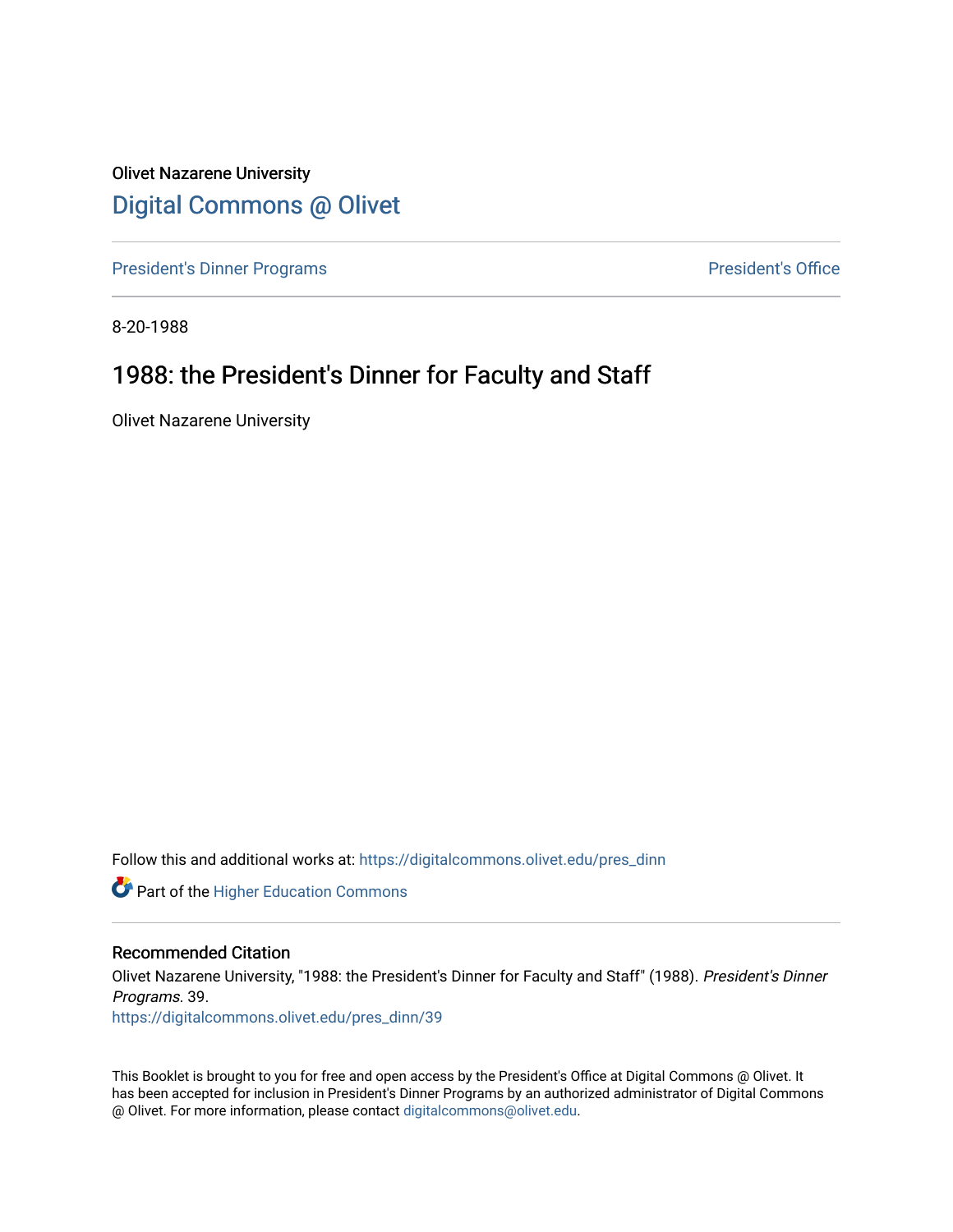# **The President's Dinner 1988**



Faculty and Staff August 20 Student Council August 31 Board of Trustees October 4

# Ludwig Center Olivet Nazarene University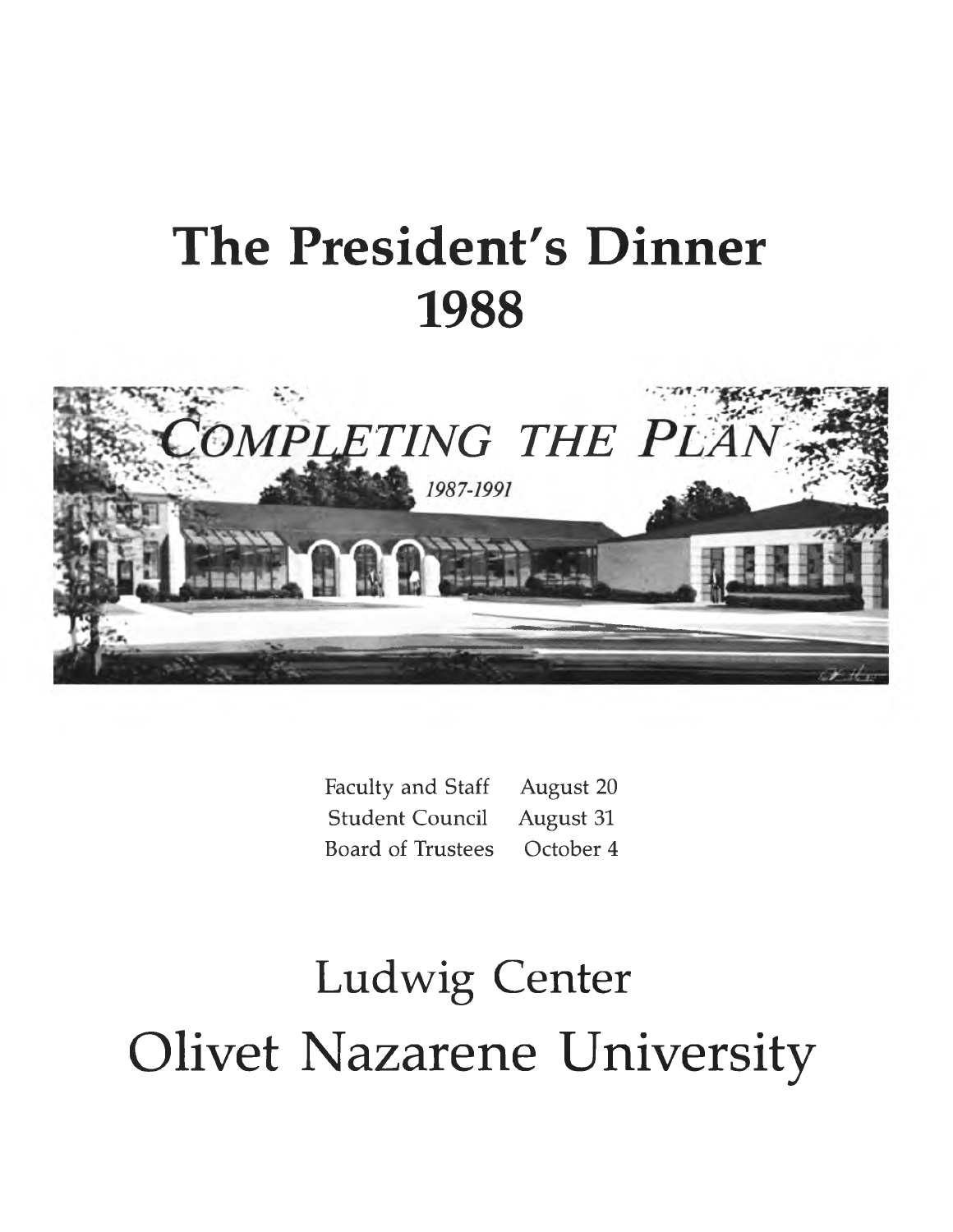*Welcome...*

*Welcome to the 1988 President's Dinner. We are happy you have joined us for this occasion. We are looking forward to a great academic year together at Olivet Nazarene University.*

*Dr. and Mrs. Leslie Parrott*

# **Plantation Dinner**

 $\infty$ 

**Assorted Relishes**

**Southern Fried Chicken**

**Garden Peas Glazed Carrots**

**Sunday Salad**

**Whipped Potatoes and Chicken Gravy**

**Fresh-baked Dinner Rolls**

**Butter**

**Mocha Chocolate Layer Cake**

**Ice Cream Balls**

**Coffee Iced Tea**

 $\bar{e}$ 

 $\infty$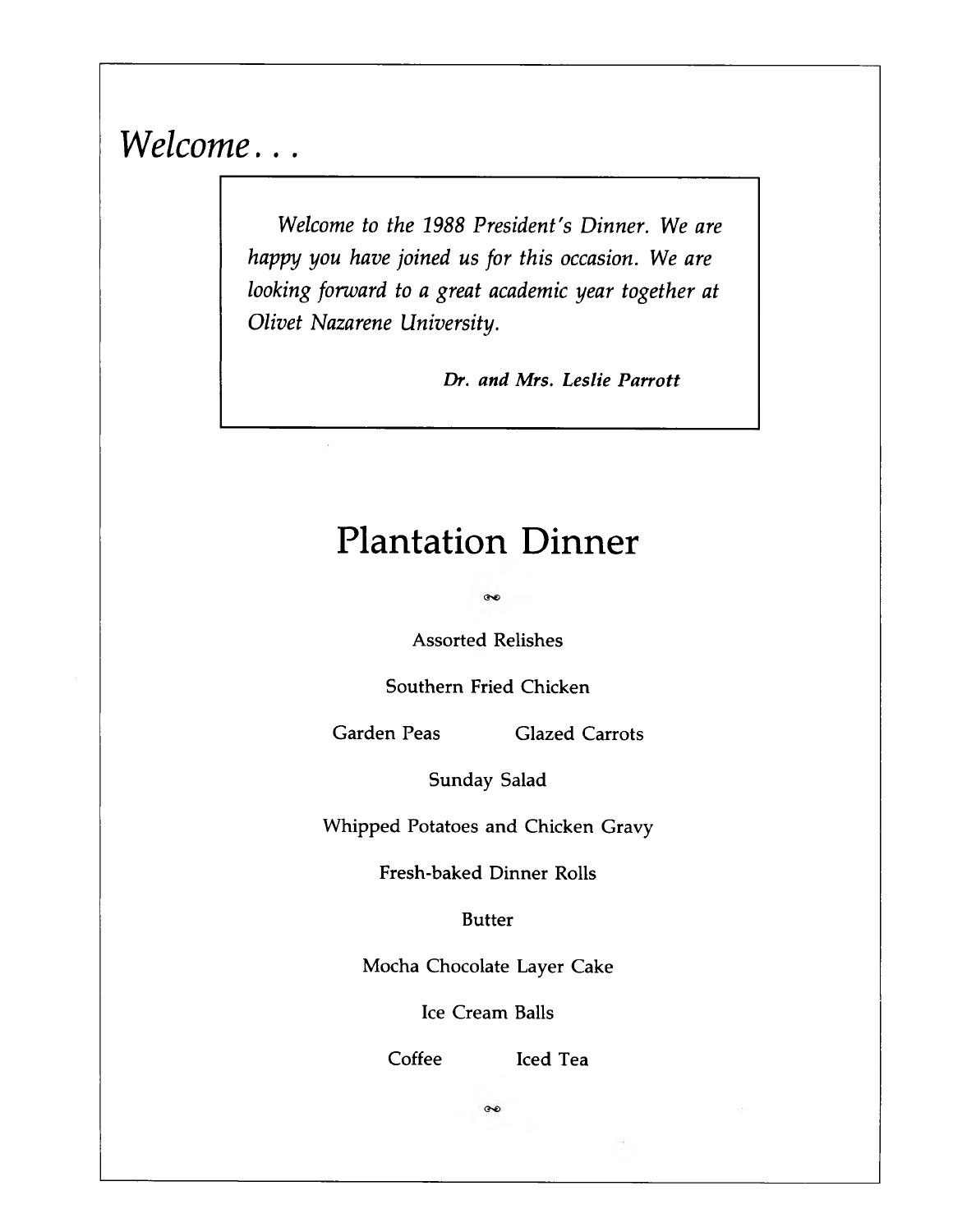# **Program**

# **President's Dinner for Faculty and Staff**

**August 20, 1988**

### **Dinner**

### **Piano — Greg Burch**

| Mr. Douglas Perry |
|-------------------|
|                   |

### **President's Remarks**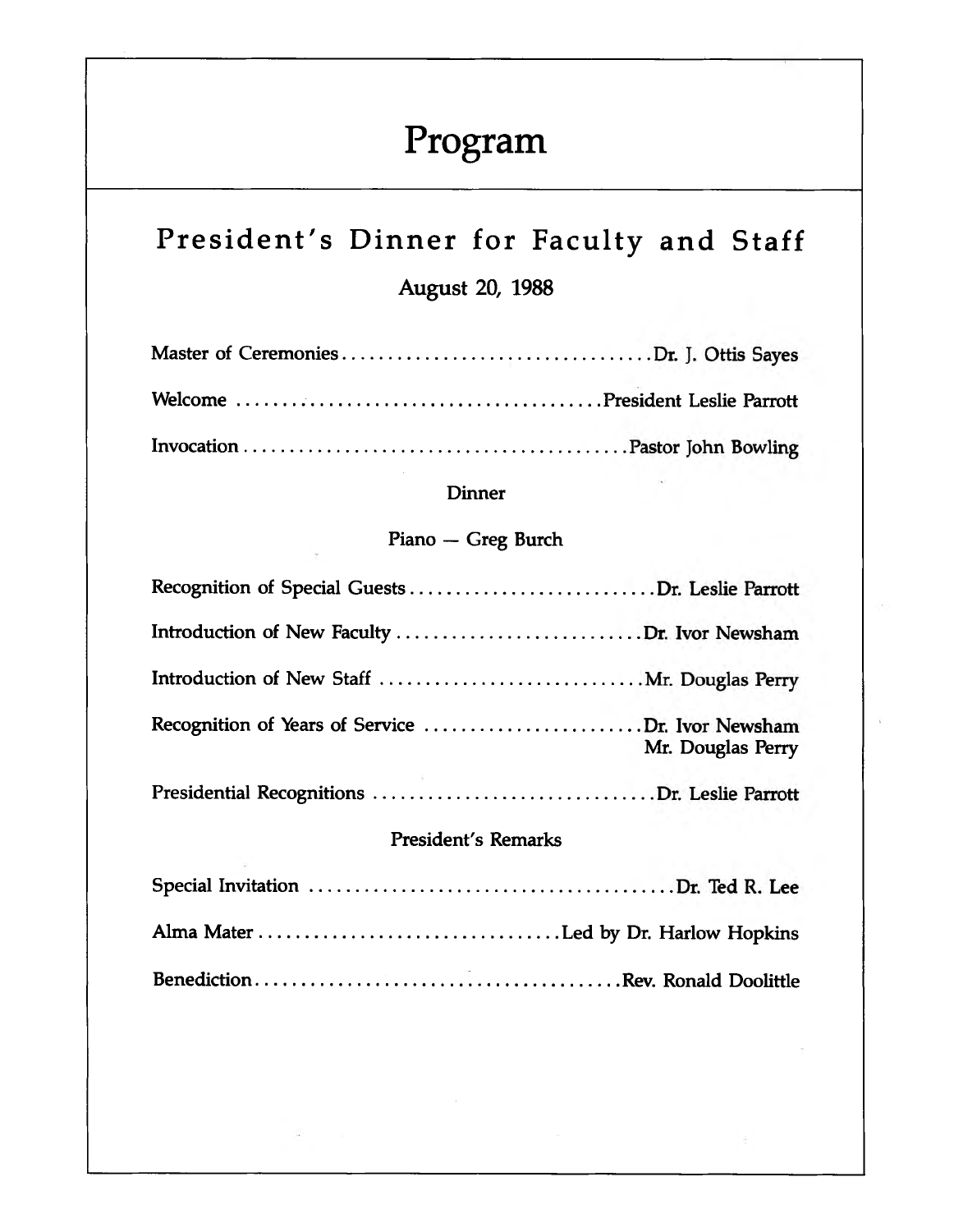# **President's Special Recognition**

### **Professor Franklin Garton**

# **1988 Faculty Member of the Year**

Prof. Franklin DeFoe Garton and his wife, Irene, moved to Olivet Nazarene University in 1979. He is currently the Director of Counseling Services and Associate Professor in the Department of Psychology. He also teaches Creative Photography in the Department of Art.

Frank is writer and host of GARTON'S NEW DAY, an early morning inspirational program of music, conversation, and comments heard over Olivet Nazarene University's radio station WONU.

Prof. Garton grew up in Muncie, Indiana, where he attended high school. He was an early morning newsboy, participated in sports, was active in class plays, drama and the Latin Club. He competed successfully in high school speech contests in Indiana.

Frank received a Bachelor of Arts degree from Olivet Nazarene University in 1958, a Master of Arts degree from Ball State University in 1965, and a second Master of Arts degree from Olivet Nazarene University in 1987.

Prior to coming to Olivet, Frank pastored for twenty-two years in Indiana, Missouri and Michigan.

Mrs. Garton is a public school instructor of child care and director of a lab-school at the Kankakee Area Career Center in Bourbonnais. Frank and Irene have two daughters: Mary Elizabeth and Valery Joy Garton Krueger.

Along with other community professionals in the Kankakee area, Prof. Garton has helped establish a "Grief and Loss Support Group," which has served over 1000 families. He is a night chaplain at Riverside Medical Center and a member of the Kankakee County Board of Health. Frank is a member of the Educational Honor Society, Kappa Delta Pi. He is a professional photographer and has served as editor for more than twelve limited production books created for various educational corporations.

Prof. Garton is a man of many gifts and great energy. He is a team person and is much appreciated for his many contributions beyond the call of duty. Frank Garton, we salute you as the 1988 Faculty Member of the Year.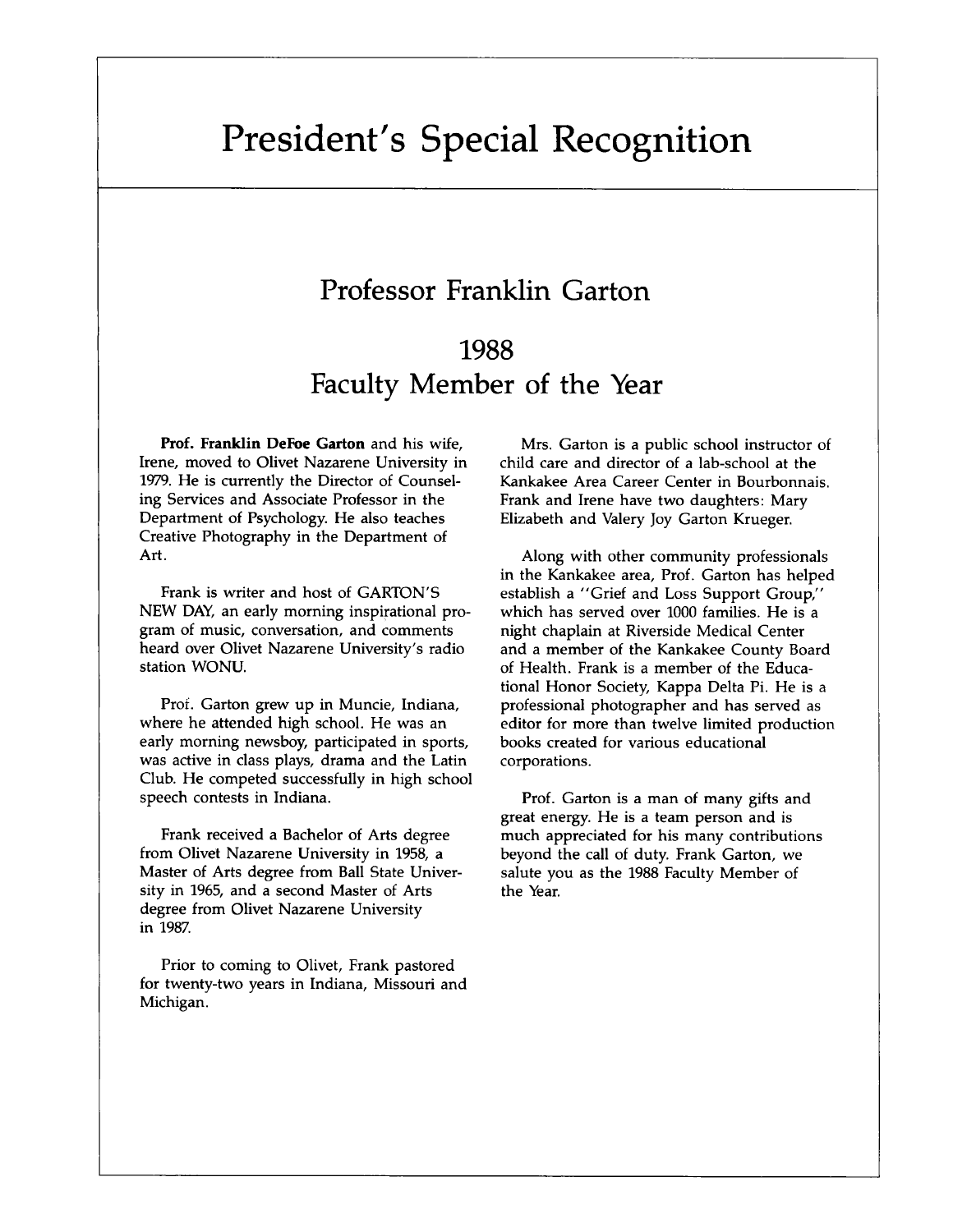# **President's Special Recognition**

### **Mr. Dennis Seymour**

## **1988 Staff Member of the Year**

Mr. Dennis E. Seymour is Director of Computer Services at Olivet Nazarene University.

Born in Nassau Bahamas, Dennis graduated from R.M. Bailey High School and C.R. Walker Technical College. He moved to the U.S. in 1978 to attend Olivet graduating in 1982.

While a student at Olivet, Dennis participated in Track and Field, and Vikings. He was employed at the campus computer center and in 1980 held the position of Hardware Manager.

Dennis is a member of Associated Information Managers, Data Processing Management Association and an avid reader of *Computer World* and P.C. *Week.* He has served on his local church board, as NYI President, and choir director.

Dennis met his wife, Cheryl, at church in 1976. And on August 8th they celebrated their seventh wedding anniversary. Cheryl is the Administrative Assistant to Dr. T.R. Lee.

In addition to his interest in music, Dennis is a member of the YMCA volleyball league and a seasoned tennis player.

During this past year, Dennis has been deeply involved in the installation of the new campus-wide computer system Prime 9755 (with the colleague software provided by the Datatel Corporation). He worked many nights and Saturdays to get the job completed for the opening of the 1988 Fall term.

Dennis is highly skilled but easy to work with and a man who lives his faith. We all appreciate him for what he is as well as for what he does. Dennis Seymour, we salute you as the 1988 Staff Member of the Year.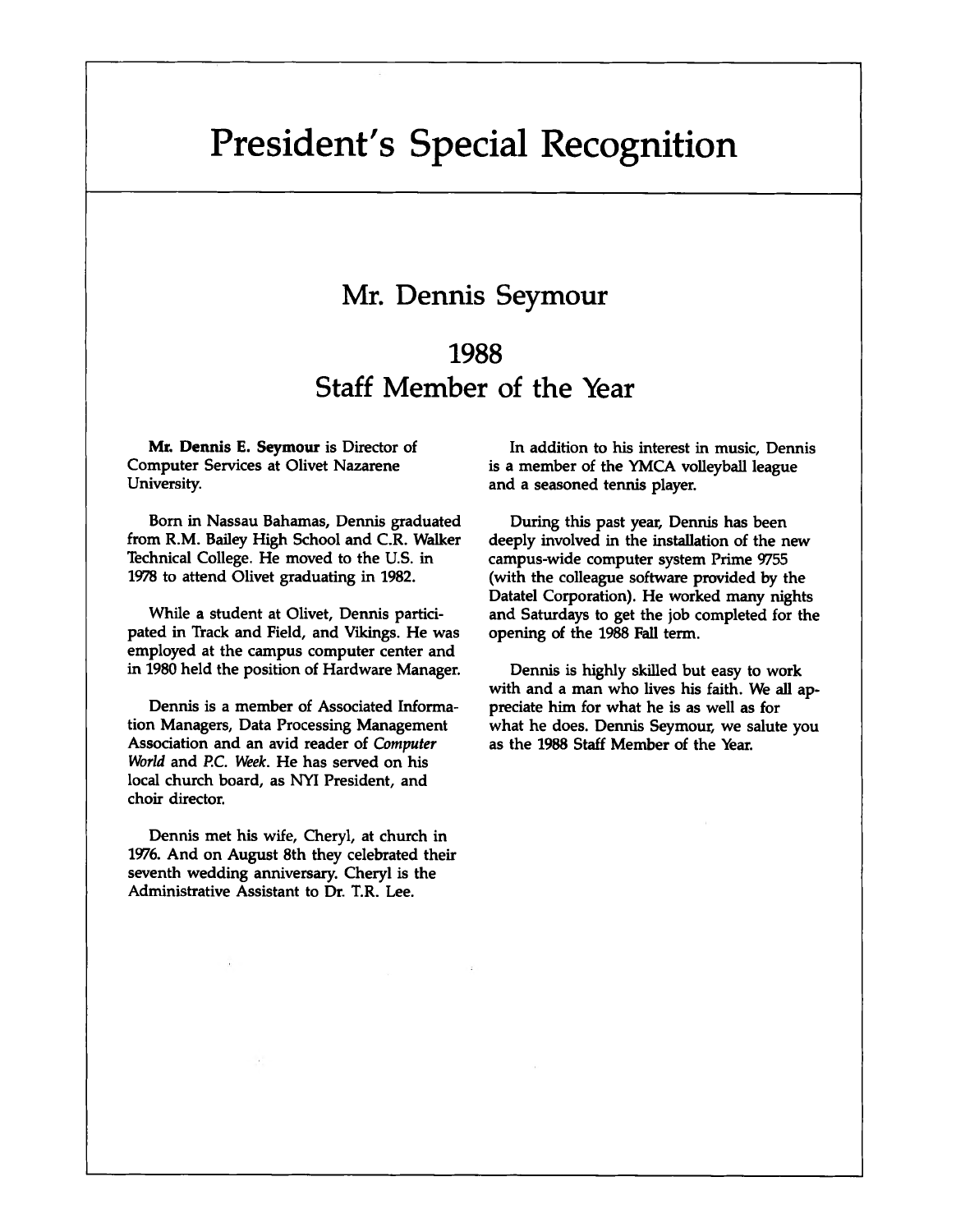# **New Faculty and Staff, 1988-89**

### **Faculty**

Donald Engel, Assistant Professor of Business B.S., 1978, Olivet Nazarene University M.B.A., 1987, Northwestern University

Larry King, Instructor in Speech A.B., 1981, Bethany Nazarene College M.A., 1982, Bethany Nazarene College (Communications) M.A., 1983, Bethany Nazarene College (Religion) (Began at ONU in January 1988) Wife — Malinda

Michael LaReau, Assistant Professor of **Sociology** B.S., 1964, Illinois Wesleyan University M.SW., 1968, University of Illinois Wife — Janet

Angela Latham-Jones, Instructor in Speech B.A., 1983, Olivet Nazarene University M.S., 1986, North Texas State University Husband — Roger

Troy Martin, Assistant Professor of Religion B.A., 1974, Southern Nazarene University M.A., 1977, Southern Nazarene University M.Div., 1980, Nazarene Theological Seminary (Ph.D. candidate, University of Chicago, December 1988) Wife — Sheryl

Henry Smith, Associate Professor of Speech Chairman, Department of Speech, Manager of WONU B.A., 1973, God's Bible College B.S., 1977, University of Cincinnati M.A., 1978, University of Cincinnati Ph.D.,1987, Ohio State University Wife — Teresa

David Whitelaw, Associate Professor of Theology Chairman, Division of Religion Chairman, Department of Theology B.A., 1974, University of South Africa D.Th., 1985, University of South Africa Wife — Myma

# **Staff**

**Jean Austin** - Secretary, Financial Aid Office **Larry Breeck** - Supervisor of Grounds **Bonnie Ballinger** - Custodial **Susanhe Carnes** - Secretary, Building & Grounds **Mary Cary** - Admissions Office **Sylvia Hadden** - Custodial **Chuck Johnson** - Dispatcher **Sheryl Martin** - Secretary, Business Department **Carol Maxon** - Assistant to the Registrar **Donald Revell** - Assistant Football Coach **Jeff Schimmelpfennig** - Assistant Basketball Coach **James Springer** - Printing Department **Christine Stark** - Financial Aid Office **Christina Stimson** - Secretary, Natural Sciences **John VanderMeer** - Assistant Football Coach **Mary Waskow** - Financial Aid Office **Lily Weber** - Admissions Office **Myma Whitelaw** - Secretary, Social Science **Vemeta Willis** - Computer Center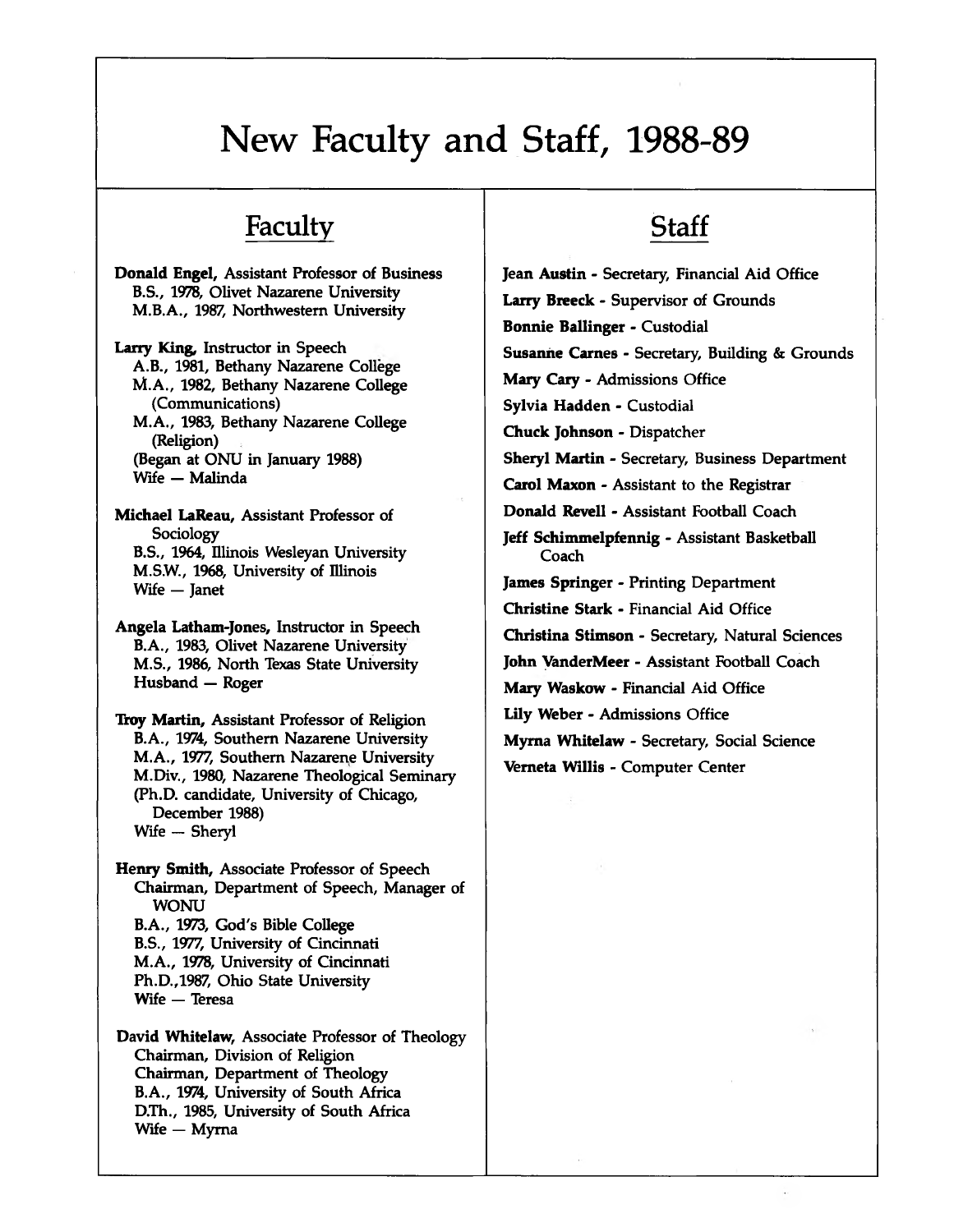#### **I. Books Published**

### **II. Articles in Scholarly Journals**

- Constance Milton Co-author of article, " Ethical Decision Models in Nursing," *Chart,* August 1988.
- Robert Wright "Further Evidence for Electroneutral  $Cl/HCO<sub>3</sub>$  Exchange and NaCl CoTransport at Basolateral Membranes of Frog Skin," *Fed. Proc.,* R.W. Wright and S.I. Helman, page A940, March 1988.
- Alfred Fleming " Historical Stream Channel Disequilibrium in North-Central Illinois: Causes and Contemporary Manifestations," *American Quaternary Association Program and Abstracts,* p. 122, and The Geological Society of America: North Central Section, *Abstracts with Programs,* 1988, p. 366.
- Max Reams " Subaerial Carbonate Crusts and Stromatolites on Rocks from Arctic, Desert and Temperate Climates," 1988, *Abstracts with Programs,* North Central Section, Geological Society of America, v. 20, no. 5, p. 385.
- Dixie Turner "Portrait of a Soldier" in new poetry anthology entitled *Love's Greatest Treasures,* August 1988.
- LaVerne Jordan Two articles: "The School Counselor as Consultant" and "Career Counseling with Gifted, Talented, and Creative Students" published in a counseling manual by Indiana Department of Education.
- Mark Ahlseen "Case Against Illinois Tax Increase," *Rockford Register Star,* August 30,1987, p. 4D.
- Joseph Nielson Coauthor of an article in *Faculty Dialogue,* a brief survey on Membership for the Sociology Conference in Kansas City.

#### **III. Participating in Scholarly Programs, Unpublished Papers, Recitals, Travel**

- Larry Reinhart Doctoral Dissertation: "Influential Characteristics of Role Models Identified by Early Adolescents in a Church Context."
- Ken Hendrick Traveled to Israel, England, Scotland and Wales and presented eight lectures while in Israel to Salvation Army study group.
- George Lyons Nominated president of Wesleyan Theological Society; Dissertation continues to receive favorable reviews in *Theology Digest, Religious Studies Review,* and others.
- Constance Milton Lecture on "Coronary Artery Disease and its Prevention" to Bradley Lions Club, January 1988; "Risk Factors for Coronary Artery Disease," Bradley-Bourbonnais Rotary Club, December 1987; Seminar on Blood Pressure Training at Kankakee YMCA, December 1987.
- Leona Hayes Lecture on "Health Care in Zambia" at Sixth Annual Meeting of the Sigma Theta Tau.
- Linda Greenstreet Read and critiqued 40 articles on nursing education; Presenter for State Board Review at ONU for senior nursing students.
- Susan Hobbs Two workshops at Solocon, " Conflict Resolution/Assertiveness" and "Healing of Emotions"; Edited 5 chapters of the book, *AACN'S Clinical Reference for Critical Care Nursing,* published by McGraw Hill, 1988.
- Amy Golyshko Presenter for State Board Review at ONU for senior nursing students.
- Phyllis Reeder Paper: "Measuring Client Satisfaction in Home Health Care" at National Nursing Symposium on Home Health Care, June 1988.
- Loretta Reinhart Received award from College of Education at University of Illinois for dissertation research.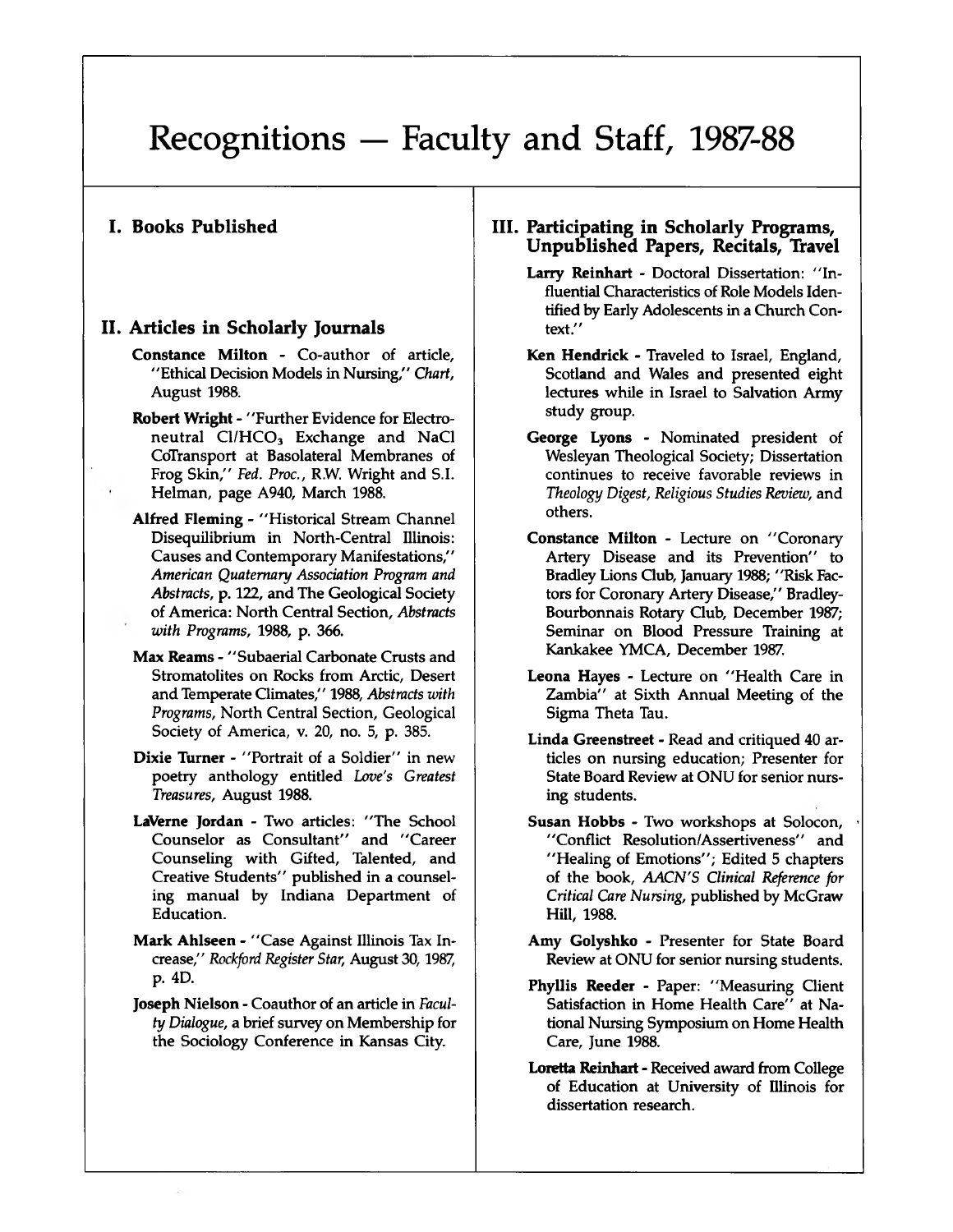- III. Participating in Scholarly Programs, Unpublished Papers, Recitals, Travel (cont.)
	- Douglas Armstrong Received grant support from Olivet Research Associates.
	- Robert Wright Visiting Research Associate at University of Illinois; Presentation given, "Electroneutral  $Cl/HCO<sub>3</sub>$  Exchange and NaCl CoTransport at Basolateral Membranes of Frog Skin" at FASEB 72nd Annual Meeting, May 1988.
	- Randal Johnson Received grant support from Olivet Research Associates.
	- William Beaney Participated in conference for biology faculty of Christian College Coalition, Summer 1987. Topic: "Biology in the Christian College Classroom."
	- Richard Colling Several seminars on AIDS including ONU faculty and Illinois Nurses Association.
	- Alfred Fleming Appointed Program Coordinator of Master of Arts in Education program in Science Education; Doctoral Thesis: "Historical Stream Channel Disequilibrium in North-Central Illinois: Causes and Contemporary Manifestations"; Presented doctoral research at North Central meeting of The Geological Society of America.
	- John Hanson "Properties of Polymers Used in Water Treatment," Stranco Corp.
	- Larry Ferren Reappointed as Olympiad Coordinator for Joliet Section of ACS; Report to Stranco Corp., "Properties of Polymers Used in Water Treatment."
	- John Williams Contributed to an article in *Illinois Math Teacher* and *School Science and Mathematics Journal* on Math Education in the People's Republic of China; Panel member on Math Education in China at Illinois Council of Teachers of Mathematics Convention.
	- Catherine Bareiss Co-Chairperson of Computer Science Division of ACCA.
	- Max Reams Paper, "Subaerial Carbonate Crusts and Stromatolites on Rocks from Arctic, Desert and Temperate Climates," NC-GSA meeting, April 1988; Awarded Olivet Research Associates grant, Summer of 1988.
	- Shirlee McGuire Organized and chaired special session at Modern Language Asso-

meeting on "Problems in Teaching History of the English Language."

- M. Deane White Workshop at Christian College Coalition on "Teaching Introduction to Literature Courses"; Senior professor in China, Summer 1988.
- Sue Williams Master's Thesis: "Public and Private School Effects on Reading Comprehension Achievement: A Study of Freshmen at Olivet Nazarene University from Public and Private High Schools."
- Lottie Phillips Workshop, "Territorial Headquarters of the Central District," Salvation Army's Second District Writing Conference.
- William Foote Reviewed the 4th Edition of *Fiction 100* in preparation for 5th Edition.
- Joseph Bentz Sponsored Journalism conference for Nazarene College newspaper editors and sponsors; Presented three-hour seminar, "What Editors Want" for Kankakee Area Writers Club.
- Larry King Workshop on "Communication in the Church" at Nacogdoches, Texas First Church of the Nazarene, Summer 1988.
- Stephen Pusey Completed *A Tenth-Year Report to the Illinois State Certification Board of the Illinois State Board of Education* for reapproval of Olivet's teacher education programs; Speech, "Reform in Teacher Education" given at Exchange Club of Kankakee.
- Dixie Turner Contributed to new textbook published by Merrill Publishing Company, "What Really Works"; Served on Editorial Advisory Board of *Collegiate English Handbook.*
- Carol Doenges Reviewed *Fitness for Life* by W. C. Brown Company.
- Stephen Vanciel Director-Videographer for "The Best of Both Worlds," a 30 minute video program produced for Kankakee Area Career Center.
- LaVerne Jordan Presentation, "Counseling Needs of Gifted Adolescents" to staff members of Valparaiso School Corp. and Tri-Creek School Corp.; "Career Counseling with Gifted, Creative, and Talented Students" to two groups of school counselors from various Indiana public schools.
- Frank Garton Produced and presented "Garton's New Day" on WONU; Speaker for Annual Meeting of Hospice of Kankakee Valley and Kankakee School District 111 Honor Society Induction Ceremony.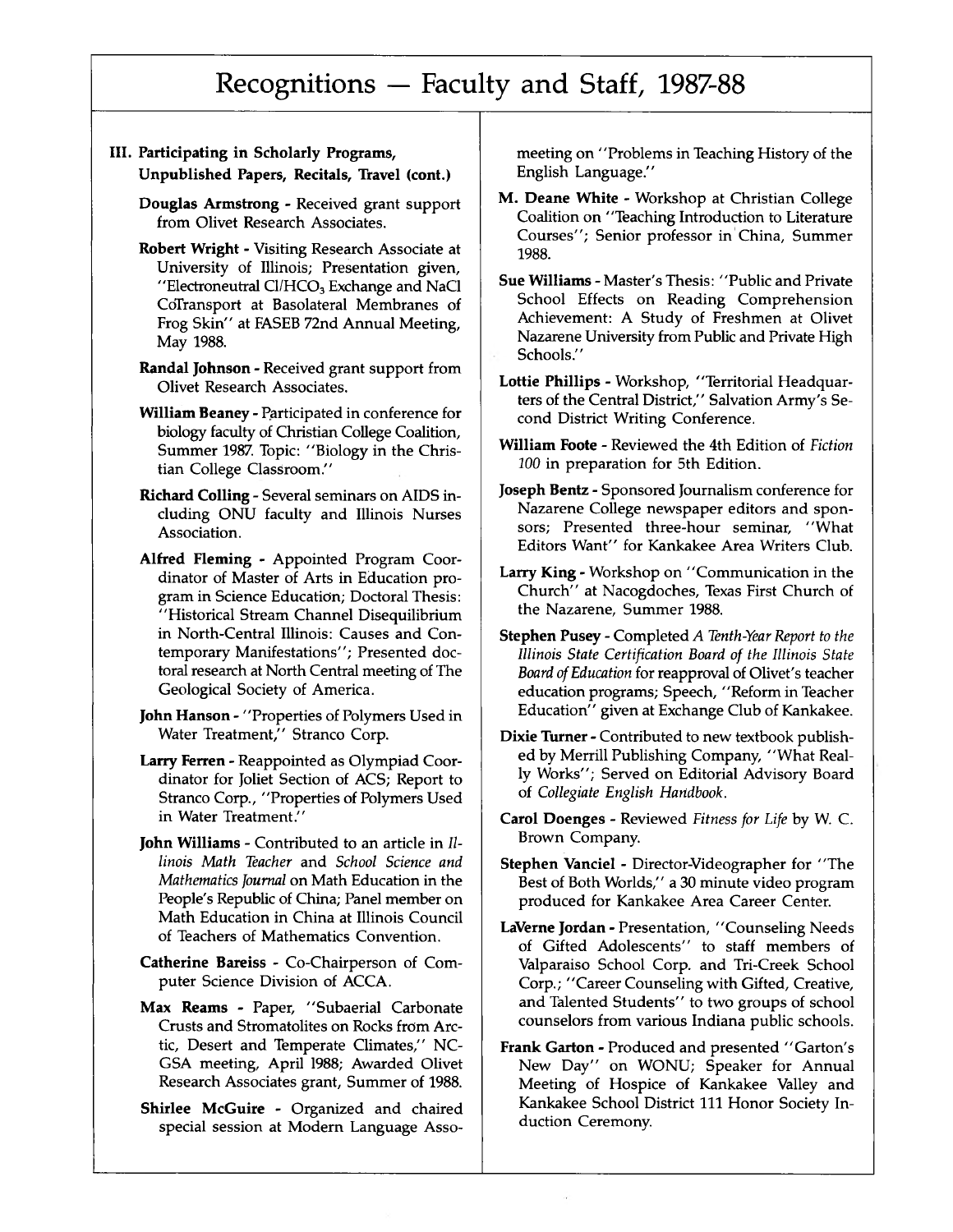- **Lolita Phelps**  Several performances with Canterbury Trio; Organized and performed at Christian Bookseller's Convention in Anaheim, California.
- **Harlow Hopkins**  Principal Clarinet, Kankakee Valley Symphony Orchestra; Played Mozart "Concert for Clarinet and Piano" for Christian Instrumental Directors Association National Convention; Several performances with Canterbury Trio.
- **Gerald Anderson**  Accompanying workshop with Joyce Gill, Wheaton College; Performances with Dean Wilder Singers, Canterbury Trio and David Robinson.
- **George Dunbar**  Recording: Music by Ovid Young, released by Gaither Music Company; Workshops for church choirs in Indiana and Michigan.
- **Alice Edwards**  Lecture/recital on harpsichord for Lyric and Travel; Teacher for KVMTA Master Piano Class.
- **Timothy Nelson**  Doctoral recital at Northwestern University, June 1988.
- **Joe Noble**  Directed District 8 Choral Festival for high school students at Northern Illinois University; Adjudicator for Illinois Music Contest.
- **Harvey Collins**  Tour of Greece, Israel and Egypt, January 1988.
- **Donald Royal**  Lecture on "Pastel Art" at Kankakee Fine Arts Meeting.
- **Ken Armstrong**  Workshop Leader, Economic Development Workshop sponsored by Kankakee Chamber of Commerce and Kankakee Economic Development Corp.
- **Rubalee Wickland**  Presentation of "Color Analysis" at area high school; Lecture presentation, "Preparation for Building Strong Families in Our Society," at 79th American Home Economics Association Annual Meeting, Baltimore, Maryland, June 1988.
- **Diane Richardson**  Lecture on "Color Analysis, Wardrobe Planning and Skin Care" to Mothers Group; "Fall Fashion" to Kankakee County Home Economics Association.
- **Jan Dowell**  Evaluated two Nutrition textbooks, one for MacMillan and one for West Publishing Companies.
- **Bill Isaacs**  Received the Gwendolyn Williams Memorial Award for "outstanding commitment and dedication to the organized blind movement" from the Illinois National Federation of the Blind.
- **John Hawthorne**  Paper, "A Research Agenda on Member Attrition" at Association of Nazarene Sociologists of Religion, January 1988.
- **Gary Streit**  Received Certificate of Commendation from National Minister of Education, Dominican Republic, for conducting the conference, "The Educational Reform Movement in the U.S."; Conducted travel seminar to England and Holland, January 1988; Paper: "The Educational Reform Movement in the U.S. — Implications for a National Educational Assessment in the Dominican Republic," May 1988, Santo Domingo.
- **David Kale**  Paper, "The Role of Narrative in Making an Organization a Community of Character," Speech Communication Association Convention, Boston, November 1987; "A Christian Perspective on Interpersonal Communication in Organizations," Conference on Christianity and Communication, Wheaton, Illinois, June 1988.

#### **IV. Articles in Church Publications**

- **Robert Smith**  Abstractor of *Theology Today* and *Ethics and Medicine for Religious and Theological Abstracts.*
- **William Woodruff**  Abstractor of three quarterlies for *Religious and Theological Abstracts;* Article for *Emphasis* Magazine.
- **George Lyons**  Completed Sunday School commentary on John 14-17 and 2 Thessalonians; Numerous abstracts in *Religious and Theological Abstracts.*
- **Joseph Bentz**  "Studying: It's a Matter of Style," *Bread* Magazine.
- **William Bell**  Abstractor for *Pastoral Psychology in Religious and Theological Abstracts.*
- **David Kale**  "Television: Fact or Fantasy?" *Bread* Magazine, November 1987.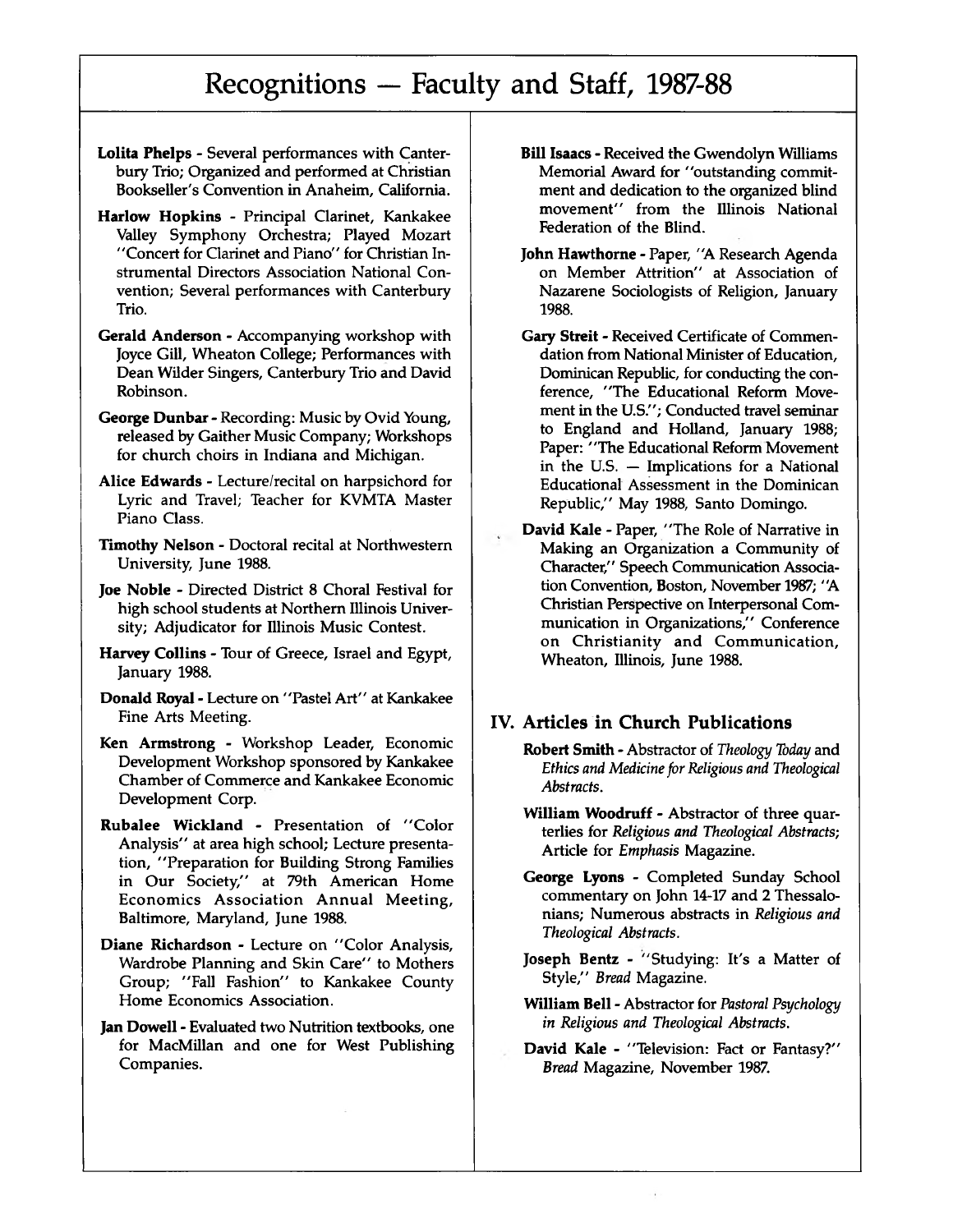### **V. Advanced Degrees Earned**

C. William Ellwanger - D. Miss, Trinity Evangelical Divinity School

Larry Reinhart - Ed.D., Trinity Evangelical Divinity School

Alfred Fleming - Ph.D., Northern Illinois University

LaVeme Jordan - Ph.D., Purdue University

#### **VI. Promotions in Rank**

To Assistant Professor — Jeralynne Hawthorne John Reiniche Judy Whitis

To Associate Professor — Randal Johnson Joanne Marquart Larry Reinhart Vicki Trylong Kathryn VanFossan

#### To Full Professor — Gerald Anderson Douglas Armstrong Richard Colling Stephen Pusey

- **VII. Personal Recognitions and Service to Community**
	- George Lyons Coordinator of Kankakee County Hunger Walk.
	- Constance Milton Appointed to Commission on Human Rights and Ethics-Illinois Nurses Association; Program Chairman, Kankakee County Unit American Heart Association.
	- Susan Hobbs Appointed Membership Committee chair for INA District 17; Elected VP of the Navy for the Reserve Officer Association, 1988.
	- Phyllis Reeder Member, Kankakee County Board of Health; Member, Board of Directors, Illinois Nurses Association, Dist. 17.
	- Alfred Fleming Consultant for Bourbonnais Township Park District specifically on "Perry Farm" in Bourbonnais.
	- John Hanson Received Sears Roebuck Foundation Award for teaching excellence.
	- Larry Ferren Member of "Four You" barbershop quartet; Treasurer and financial chairman of Kankakee Area Chapter of Alzheimer's Disease and Related Disorders Association.
	- Robert Hayes Kankakee County Jail Ministry and Church Assignment Coordinator, Kankakee Camp of the Gideons.
	- Stephen Pusey Member and Secretary, Bourbonnais District 53 Board of Education.
	- Sara Spruce Member, Two Rivers Reading Council.
	- Stephen Vanciel Acted in Kankakee Valley Community Threatre production of "The Gazebo." Member of United States Institute for Theatre Technology and Kankakee Valley Community Theatre Association.

William Bell - Board Member, Executive Committee and Building Committee for Kankakee County Mental Health Center; Designer and draftsmen for renovation of Kankakee County Mental Health Center.

LaVerne Jordan - President, Newton County 4-H Council; Vice President of Indiana Association for Religion and Value Issues.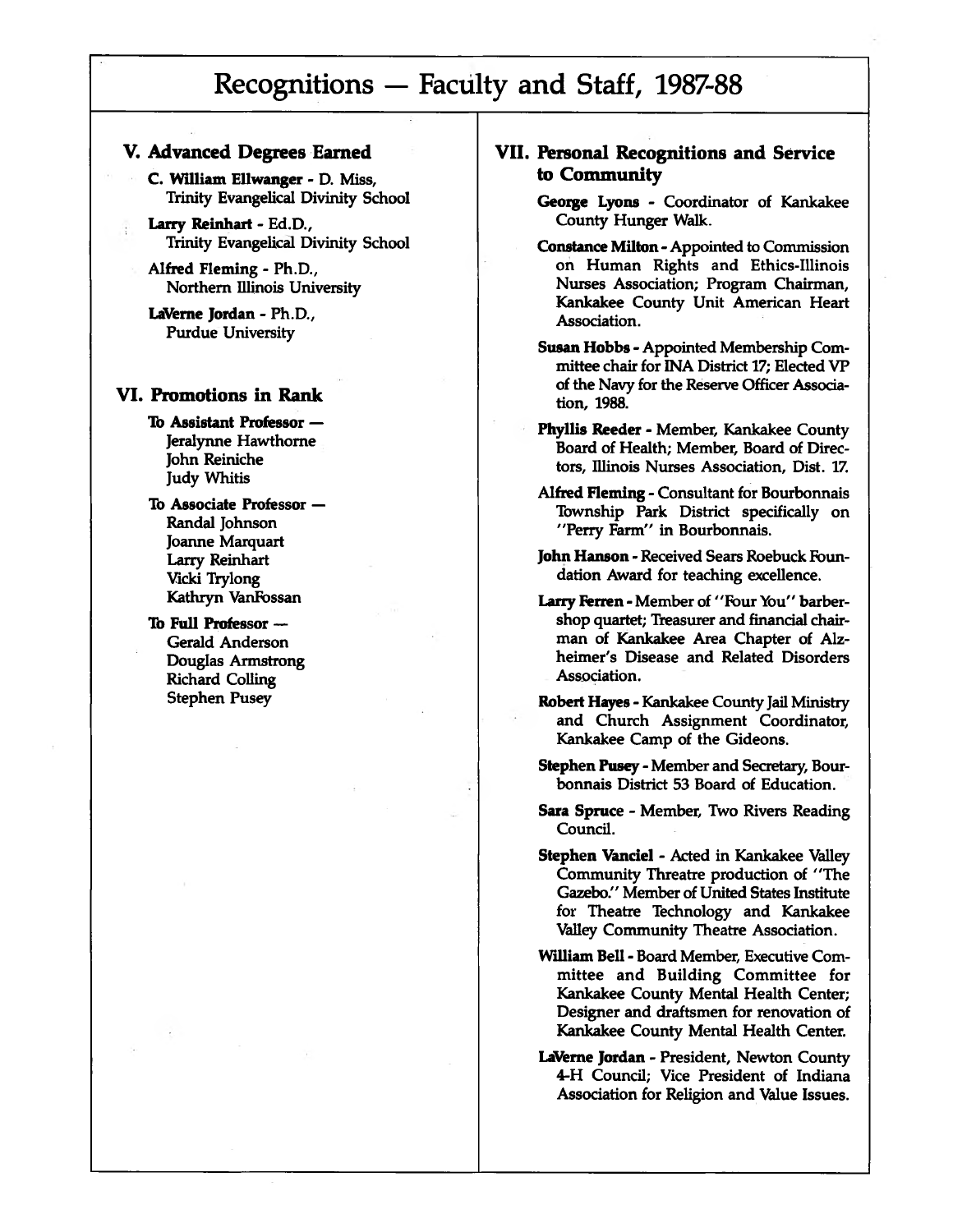- **Frank Garton**  Member, Kankakee County Board of Health and Mental Health Center of Kankakee County; Member, Night Chaplain Team, Riverside Medical Center.
- **Joe Noble**  Director of Kankakee Symphony Orchestra Chorus.
- **Michael Wiese**  Treasurer, Kankakee Hunger Walk.
- **Gene Shea**  Member, Board of Directors and Chairman, Finance Committee of the Bourbonnais Chamber of Commerce; Member, Board of Directors, Bourbonnais Economic Development Corp.
- **Ken Armstrong**  Chairman of the Board, United Developmental Services.
- **Rubalee Wickland**  Member, Child Care Advisory Committee of Kankakee Area Career Center.
- **Bill Isaacs**  Member, Board of the Education Division of National Federation of the Blind.
- **Edith and Ralph Williams**  Received their U.S. Citizenship this past year.
- **David Allen**  Graduated from Olivet Nazarene University with a B.S. Degree in Social Welfare.
- Mary **Anderson**  Appointed treasurer of Kappa Delta Pi for 1988-89 school year. Also, elected secretary of the Illinois Small College Placement Association (ISCPA) which is a new consortium of 27 liberal arts colleges in Illinois.
- **Efton and Betty Elliott**  Traveled to Nairobi, Kenya, on a Work and Witness trip and then visited the Nazarene Bible College in Schaffhausen while in Germany.
- **Norman Bloom**  Traveled to Nairobi, Kenya, on a Work and Witness trip and then visited the Nazarene Bible College in Schaffhausen while in Germany.
- **Norman Moore**  Traveled to Honduras and Nairobi, Kenya, on Work and Witness trips.
- **Gordon Wickersham**  Re-elected to a three-year term on the Board of Directors of the Illinois College Relations Association.

**Dennis and Jane Baldridge, Rick and Paula Shelton** - Have applied to the F.C.C. for license of a local classical music FM radio station. Dennis and Rick presented a community seminar on audio and stereo equipment. Dennis wrote a paper presented to the Illinois Planetarium Association on "Innovative Sound at Strickler Planetarium."

### **VIII. Recognition of Years of Service**

#### **FACULTY**

- **5 Years** Ruth Kinnersley Susan Hobbs
- **10 Years** Gerald Anderson Brenda Patterson
- **15 Years** Gary Streit Ken Armstrong
- **20 Years** Bill Foote Carol Doenges William Woodruff

#### **STAFF**

- **5 Years** Sharon James Carol Parker Norma Romey Ghedam Sultan Ernest Thacker
- **10 Years** Phil Richardson David Romer
- **15 Years** Thelma Collins
- **20 Years** Paul Christensen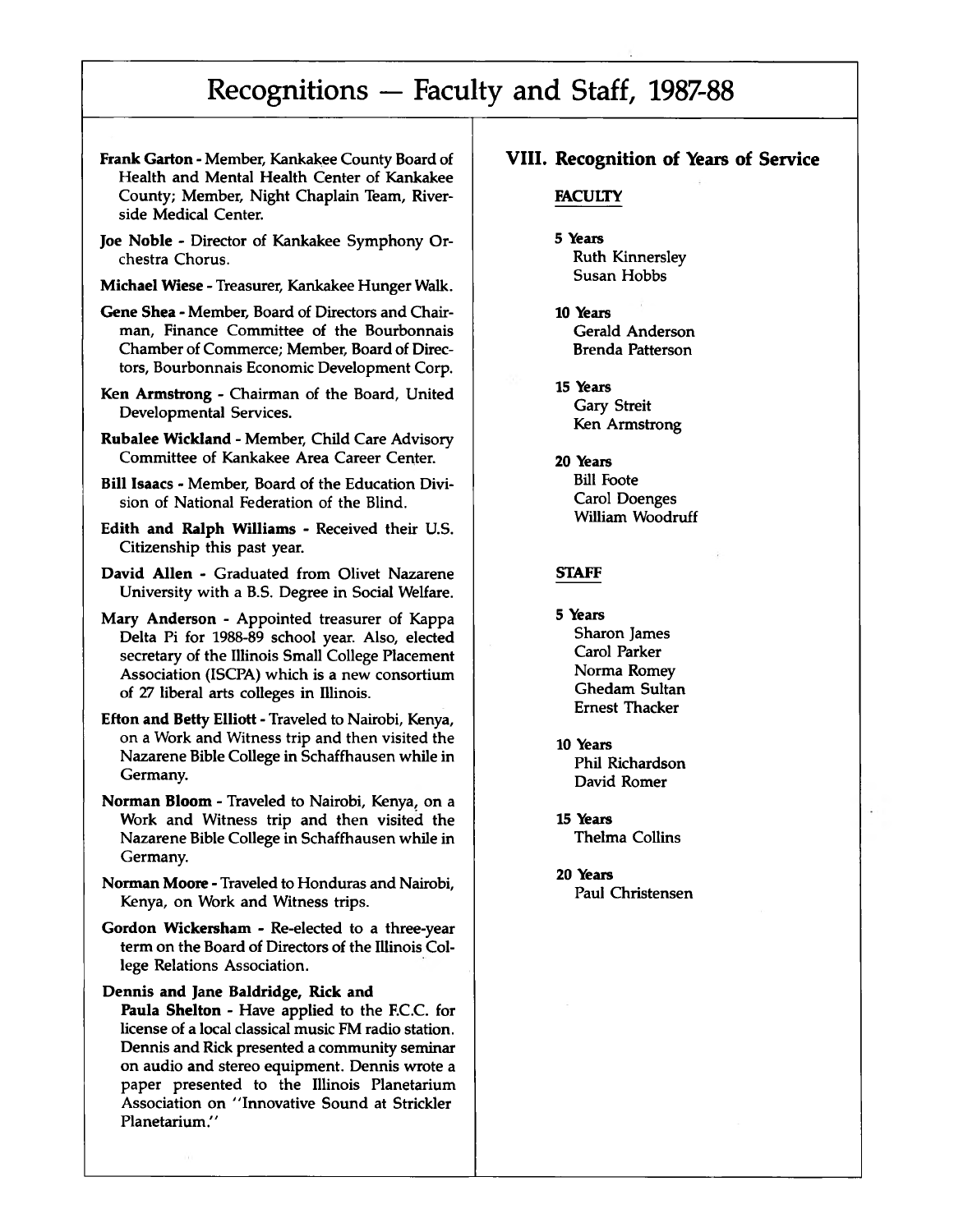# **Dates to Remember**

**New Faculty Supper Buffet,** Hardy C. Powers President's Home, Sunday, August 21, 7:15 p.m.

**ONU Ladies Coffee,** Hardy C. Powers President's Home, Saturday, August 27, 9:30 a.m.

**Opening Convocation:** Rev. Keith Maule, August **31** and September **1,** Chalfant Hall, **9:35** a.m.

**Chapel/Convocation:** Rev. Dean Cowles, September 8, Chalfant Hall, 9:35 a.m.

**Faculty Chapel,** Kelley Prayer Chapel, Tuesday, September 20, 9:35 a.m.

**Chapel/Convocation:** Rev. Gary Koch, September 22, Chalfant Hall, 9:35 a.m.

**Fall Revival,** Commissioner Andrew Miller, September 25-29.

Faculty and Staff Convocation/Athletic Center Dinner, Ludwig Center, Thursday, September 29, 6:30 p.m.

**Annual Board of Thistees Dinner,** Ludwig Center, Tuesday, October 4, 6:30 p.m.

**Faculty Chapel,** Kelley Prayer Chapel, Tuesday, October 18, 9:35 a.m.

**Homecoming,** November 10-13.

**Homecoming Chapel/Convocation:** Rev. Charles Hastings Smith, November 11, 9:35 a.m.

**Faculty Chapel,** Kelley Prayer Chapel, Tuesday, November 15, 9:35 a.m.

**Chapel/Convocation:** Dr. Dennis Kinlaw, November 30 & December 1, Chalfant Hall, 9:35 a.m.

**President's Christmas Tea,** Wednesday, December 7, 3:30 p.m. - 5:30 p.m.

**Sears Foundation Teacher Appreciation Dinner**

**Ladies Day,** Saturday, April **8, 1989.**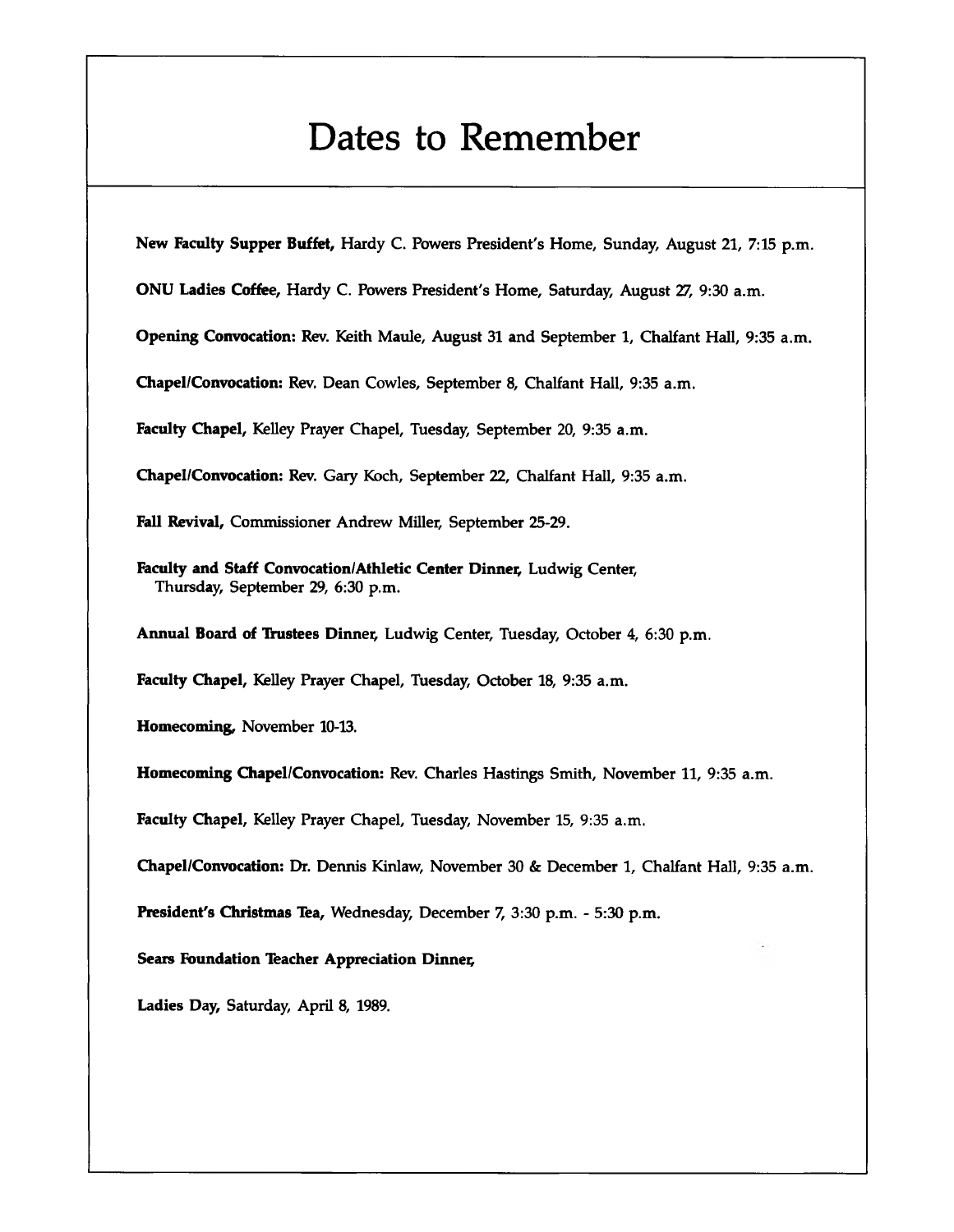### **ALMA MATER, OLIVET** *Byron M. Carmony*

To Alma Mater, Olivet, We lift our voice in praise

For noble standards which we'll hold 'till ending of our days.

The Time we spent within these halls will ne'er forgotten be,

For here we learned to know of truth, and truth will make us free.

My Olivet, Our Olivet! Though life may lead us far apart,

I'll still revere you in my heart.

My Olivet, Our Olivet. I'll love the Christ you gave first part,

And you, old Olivet!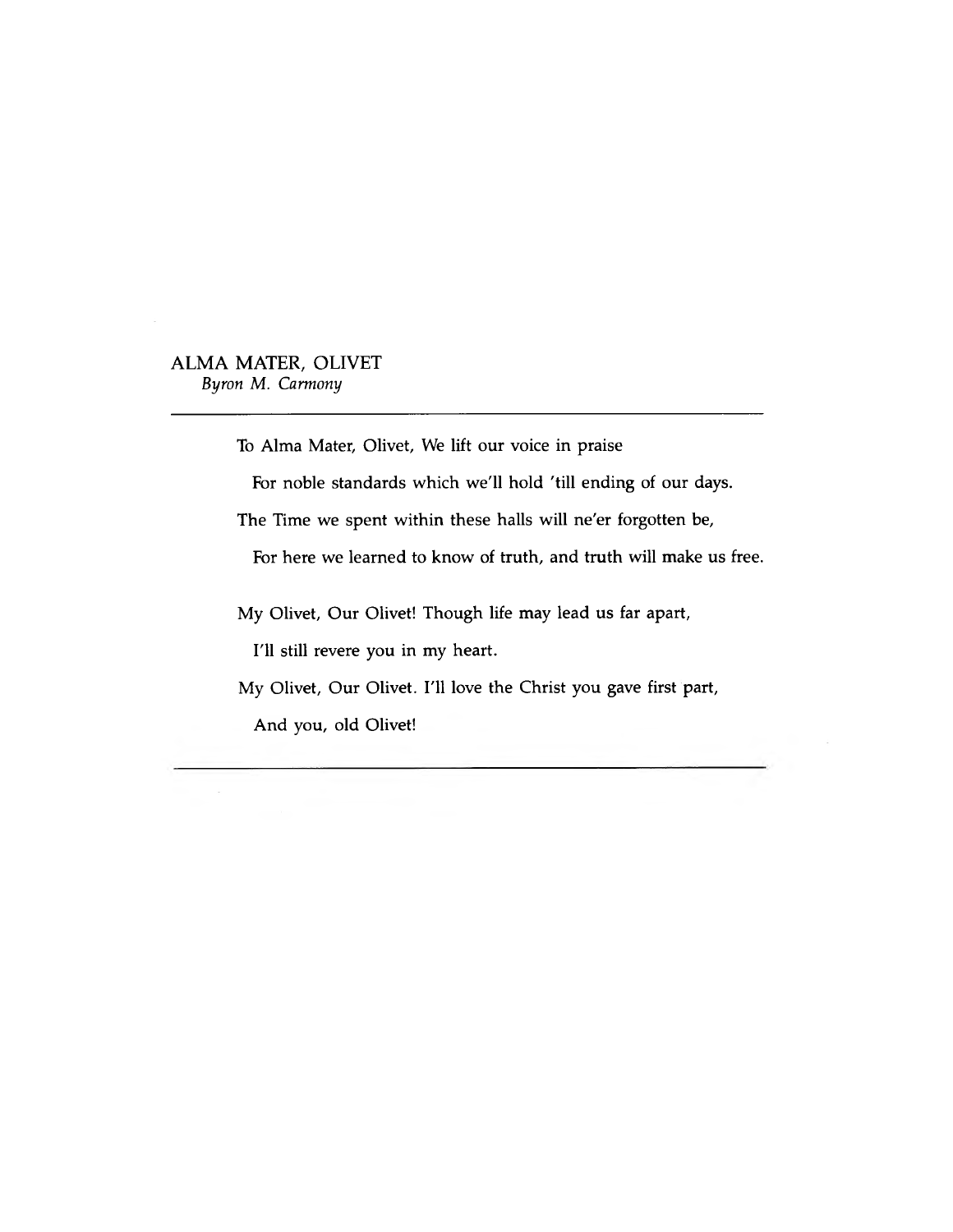Mural by Dr. Harvey Collins and Dr. Donald Royal

Architects Rendering by C henow eth & A ssociates A rchitects, Inc.